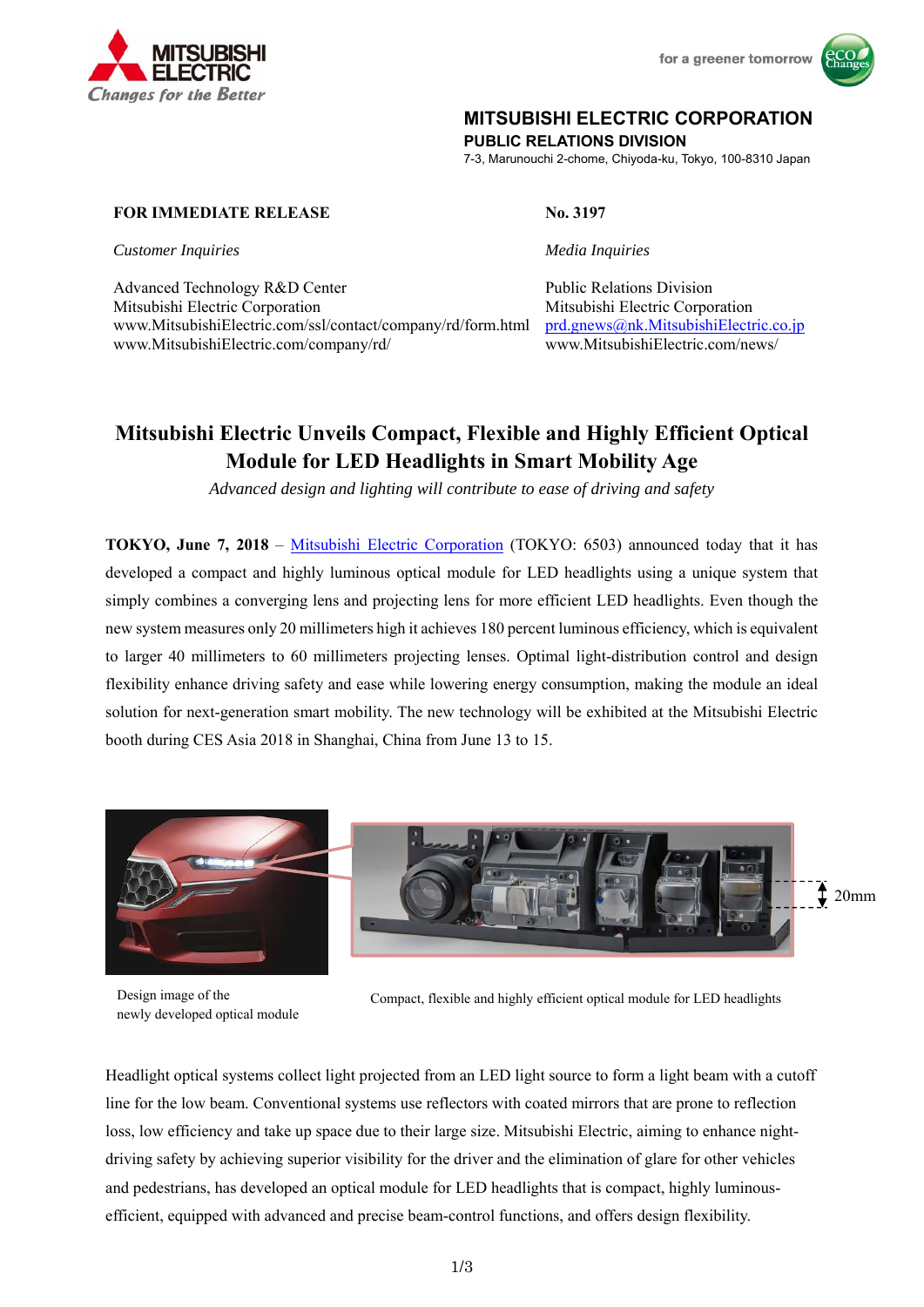#### **Features**

#### *1) Direct projection for compactness and high luminous efficiency*

- Unique optical system for LED light source convergence and projection.
- Compact 20mm high design incorporates no mirror.
- 180% luminous efficacy equivalent to that of larger 40mm–60mm projectors.
- Compactness and high luminous efficacy achieve design flexibility, resulting in diverse thin-, multipleand single-light options for motorcycles and automobiles.

The optical system incorporates only two key components—a converging lens and a projection lens. The converging lens, which suppresses diffusion and forms a beam shape with no reflection loss, sends LED light to the projection lens, where the light strikes a reflective non-vacuum metalizing surface. The light is projected forward in parallel, resulting in high luminous efficiency.



Comparison of conventional technology and the newly developed optical module



Projection lens height versus luminous efficiency